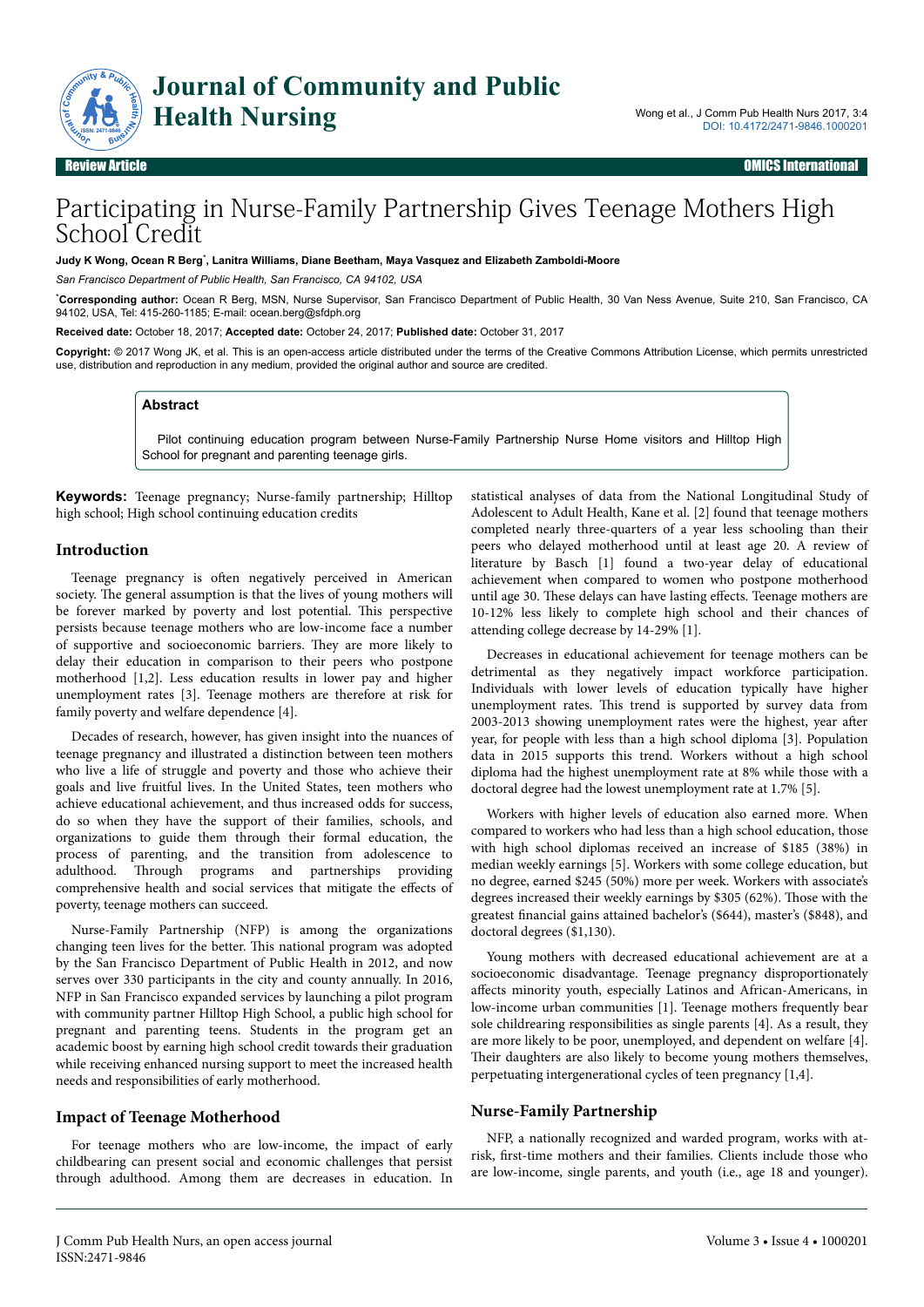The program provides home visits from registered public health nurses during pregnancy and up until the baby is two years old. Clients receive individualized support, including coordination of medical care; information about health, parenting, and family planning; and referrals to community services. They also receive emotional and all around general support as they adapt to their new parenting roles. Goals for educational achievement and gainful employment may be set too. Through NFP, new mothers in the program get the support they need to have a healthy pregnancy, care for their children, and become selfsufficient.

The NFP program model draws from extensive research using randomized, controlled trials conducted over nearly four decades [6,7]. These include longitudinal studies of three diverse populations of lowincome, first-time mothers–the first beginning in 1977 with 400 participants in Elmira, New York; the second starting in 1990 with 1,138 participants during pregnancy and 743 participants during infancy trials in Memphis, Tennessee; and the third taking place in 1994 with 735 participants in Denver, Colorado [7,8]. All three studies showed participants in the program developed greater self-sufficiency and improved maternal life course through fewer closely-spaced pregnancies, increased employment, and shorter periods on government assistance [8,9]. For example, in the Elmira study, there was an 83% increase in workforce participation by the time the first child was four-years old [8,10]. In a 15-year follow-up of the Elmira study, researchers found enduring program benefits. Participants spent fewer months on welfare and on food stamps [8]. Нus, NFP program participants benefitted from short- and long-term economic gains.

### **Lasting Results of Supportive Programs**

In addition to utilizing services like those of NFP, mothers in lowincome communities can improve their families' socioeconomic circumstances through educational achievement. Sabol and Chase-Lansdale [11] discovered this outcome in a cohort of mothers whose children were enrolled in Head Start, the oldest federally funded preschool program in the United States. Head Start provides preschool children in low-income communities with comprehensive services to promote their healthy growth and development [12]. Using data from the randomized National Head Start Impact Study of 3,436 three- and four-year old children, Sabol and Chase-Lansdale [11] sought to determine the program's effect on maternal educational achievement. Mothers of children in the age three cohort of Head Start enrollees had a 9% increase in education received by the time their children were sixyears old compared to the control group of mothers whose children were not enrolled in the program [11]. Educational gains for mothers in the age four cohort, however, were not statistically significant for a variety of factors. For example, children in the age three cohort attended Head Start for two years while those in the age four cohort attended the program for one year. As a result, mothers of the threeyear olds had an extra year, while their children were in the program, to return to school to advance their own education [11]. Researchers recognize there may have been different views and levels of education, social support, and financial circumstances between the cohorts at baseline. Still, the study indicates children's programs like Head Start can boost maternal educational achievement through increased awareness of education's value, mothers' raised expectations of themselves, support to parents, and having access to subsidized childcare for educational pursuits [11].

Another study using data from the Chicago School Readiness Project supports findings that Head Start improves maternal educational achievement. Pressler et al. [13] conducted a randomized controlled trial and longitudinal follow-up study on 432 mothers whose children were enrolled in the program. They found 39% of mothers increased their educational achievement and of these women, 65% closed the "degree gap" to earn college credentials or degrees by the time their children were in the fifth grade [13]. Researchers also found improved economic outcomes. Нe women increased their monthly household incomes by about \$800.

Children enrolled in supportive programs have demonstrated developmental gains too. A study by Zhai et al. [14] using data from the National Head Start Impact Study found children in the program had greater cognitive and behavioral development compared with their peers who were not in the program. Another study using data from the Early Childhood Longitudinal Study–Birth Cohort comparing children enrolled in Head Start and those in parental or nonparental childcare found children in the program had greater school readiness, as indicated by higher early reading and math scores [15]. At-risk children, including those whose parents were less educated, had the most benefits, especially if they attended Head Start regularly and for longer periods (i.e., over 20 h per week).

Children of mothers in NFP studies had similar outcomes. A two year follow-up of children whose mothers were in the Denver trial showed they had increased language development at age four, making them better prepared to start school [16]. A 12 year follow-up of children born to mothers in the Memphis trial found that they had better reading and math achievement at age nine compared to their counterparts who were not in the program. Нus, supportive services can raise children's cognitive abilities and academic readiness.

# **Hilltop High School–A History of Support**

More programs, like Nurse-Family Partnership and Head Start, exist now to support young mothers and their children than in the past. Prior to 1968, pregnant teenagers within the San Francisco Unified School District (SFUSD) were only assigned a "homebound" teacher as pregnancy was considered a glandular disorder to be treated at home. In 1968, the SFUSD, in collaboration with teachers and obstetric, gynecologic, and pediatric doctors, established the Pregnant Minors Program to serve teenage mothers in schools. Between 1968 and the 1970s, Pregnant Minors classrooms were established at several San Francisco hospitals. Girls would go to a prenatal clinic and then to class. After delivery, the teens had to register at a SFUSD comprehensive school because the Pregnant Minors Program did not provide childcare and mothers could not bring their infants to class. This practice resulted in a very high dropout rate.

It quickly became apparent that the Pregnant Minors Program was not effective. Freestanding high schools for pregnant and postpartum teens were then created. Hilltop High School, formerly called Hunters Point School for Girls, served primarily girls in the southern part of San Francisco who delivered at San Francisco General and St. Luke's Hospital. Simpatico High School, located in the northern section of San Francisco, served girls from Kaiser Hospital, Children's Hospital, and the University of California at San Francisco.

Today, Hilltop High School offers enrollment to all expectant and parenting school-aged students within SFUSD. Students complete academic courses to graduate high school and have access to the Hilltop Special Services Center, home of the former California School Age Families Education (Cal-SAFE) program. Objectives of Cal-SAFE were to help students complete their secondary education; foster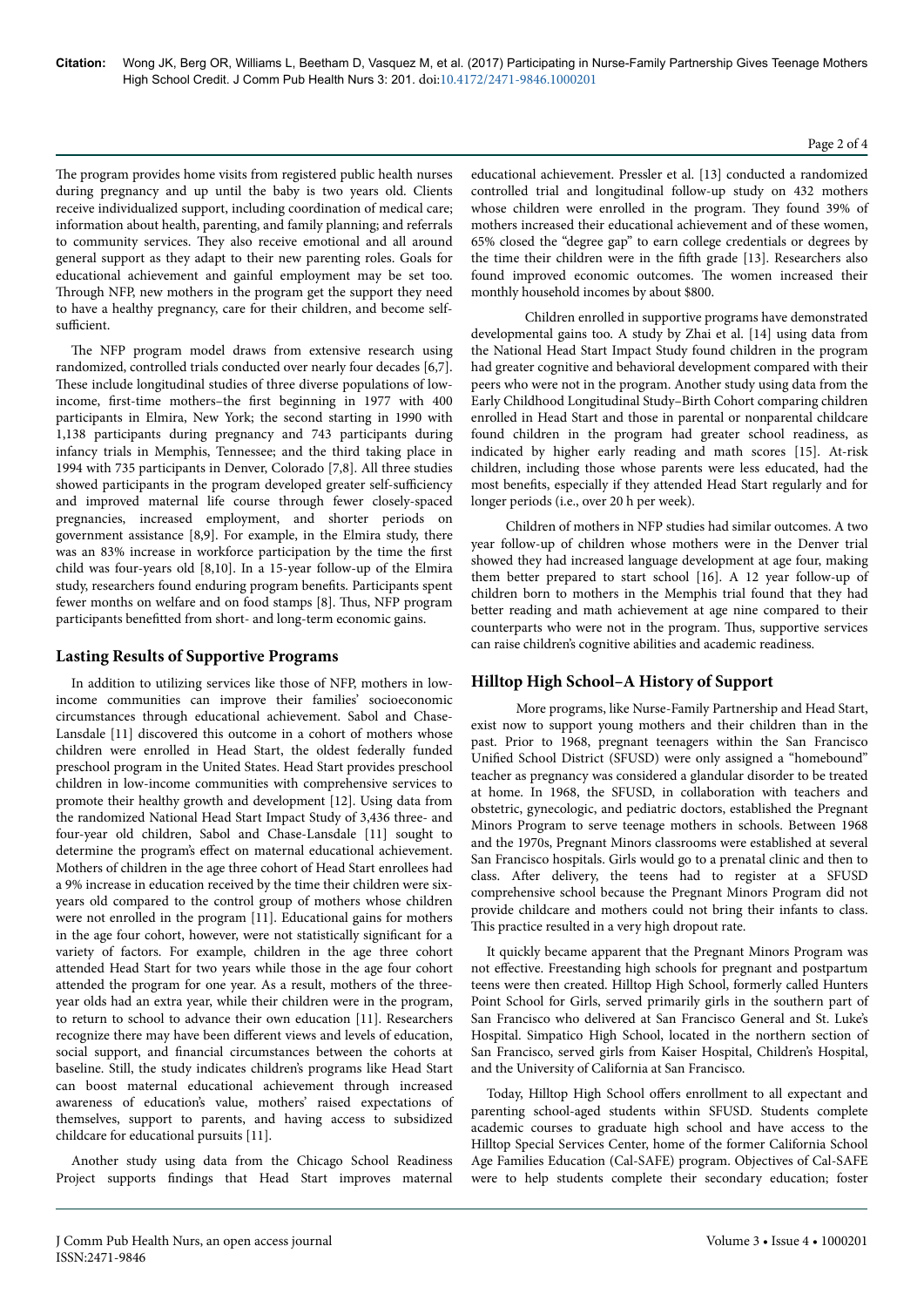healthy pregnancies and babies; obtain quality childcare; and learn parenting, decision-making and life skills [17]. When the state-funded program ended in 2015, SFUSD continued services for students with its financial support. Other resources at Hilltop include an existing Pregnant Minors Program which makes available a school nurse, child development specialist, and nutritionist. Нe school also has an on-site nursery operated by Felton Institute Family Service Agency of San Francisco which provides childcare for infants ages two weeks to eighteen months. Нese infants can transition to the on-site Head Start program until they start kindergarten. Because mothers have proximity to their infants and children, they are more likely to come to and remain in school during the course of the day. They can also utilize services that promote the care of a child. For instance, childcare specialists call students during class if an infant needs to be breastfed. Mothers can bring their children to the campus for lunch. In addition, the school's shorter hours reflect its commitment to the student population. Parents are able to spend more time with their children. Students can receive ancillary education and direct case management services through Hilltop's partnership with the Felton Teenage Pregnancy and Parenting Program as well. Using a holistic approach, the school and supportive programs within it work in concert, promoting the present and future success of students and their families.

# **High School Credit Pilot Program**

In the summer of 2016, San Francisco Nurse-Family Partnership and Hilltop High School piloted a voluntary program to help teen mothers earn extra credit for education received during home visits by registered nurses. Нe aim of the program was not only to increase participants' ability to care for themselves and their families but to increase their chances of graduating. Initial research for the program began in the fall of 2013 by a NFP home visiting nurse. She sought out high school credit programs within NFP, communicated with a NFP supervisor from San Diego County where there was an existing program model, and obtained their syllabus and consents for enrollment. She contacted the SFUSD in 2014 and began discussions in 2015 with Hilltop High School's administration about the program. While the school's interest was strong, San Francisco NFP was new and in the process of developing its foundation as a program. Нe inclusion of a high school partnership was too ambitious at this stage.

With an increase in staff and a third supervisor added to the team, San Francisco NFP was better able to support new projects in the spring of 2016. Following and expanding on the San Diego model, the nurse and her supervisor, who were the project's leads, created a pilot program designed specifically for Hilltop High School. The stakeholders identified were the school's head administrator, school nurse, and school counselors. Project leaders from NFP and the school administrator met weekly to develop the "Strategies to Success" extra credit program and integrate the NFP program into Hilltop's curriculum. Students who participate in the program would receive two and a half to five extracurricular credits per semester.

The next step was to create a syllabus, instructions for enrolling clients, and consent packs detailing the responsibilities and expectations of students in order for them to obtain academic credit. Home visitors from NFP were trained to complete the consent forms and log visits with students. By project implementation, nurses had ready access to Hilltop consent packets to enroll students. Project leads were available to answer questions, support learning, and receive information if there were new enrollees. To track program effectiveness, nurses were surveyed about their interactions with Hilltop clients. Data collected included the number of Hilltop students enrolled into the program, frequency and locations of client meetings, issues with attrition, level of parental involvement, and graduation rates.

Throughout the project, visibility of Nurse-Family Partnership was of paramount importance to instill good will and promote use of the services. Nurse home visitors attended prenatal classes to introduce and discuss the program with newly enrolled students. Project leaders from NFP continued to reach out to the school's nurse and counselors to provide support. They were also highly visible at the school, attending prenatal classes and other special school functions.

## **Program Outcomes**

The program was initially piloted with one student and from June to December 2016, 15 total Hilltop clients were enrolled in NFP. Since getting extra credit for participation was voluntary, seven clients choose to receive this benefit. Of the seven clients, two dropped out of school and two are being evaluated by administration to determine if they have attended enough school and NFP visits to receive the extra credit. Nurses at NFP are now strengthening efforts via collaborative case management to help enrolled students stay in school and in the program [18,19].

Throughout project implementation, there were process improvements. Face-to-face communication was established between NFP and Hilltop. Each member of the team had a different communication style so this was managed by utilizing many forms of communication including phone calls, texts, and calendar events. Initially, nurses and the Hilltop administrator had weekly meetings to discuss the status of enrolled clients, their school attendance, and need for community referrals and follow-up visits. It became evident that only monthly meetings were necessary and the day of the week was adjusted to meet all team members' schedules.

New processes and procedures were also implemented. For example, the issue of protected client health information arose. To legally protect Hilltop staff when they discussed students' protected health information, a "Wellness Agreement" was added to students' consent packs. Observing the systems in place at Hilltop also led the NFP team to realize that NFP staff integration in the referral process would supplement knowledge about students and reinforce a strong and important relationship with the school nurse. Нe NFP team was trained to do referrals once a month, which included receiving updates about students. In addition, the pilot program was a regular agenda item at NFP team meetings to share program changes or developments.

Looking ahead, the NFP team will attend Hilltop High School's staff meeting in the winter of 2017 to answer questions and reinforce the continued education program. Нe school administrator retired in the spring of 2017 and a warm handoff was given. To facilitate quality improvement, a post-intervention survey will be circulated to NFP staff and there have been discussions of Hilltop administering their own evaluation of NFP services.

# **Conclusion**

As studies show, teenage mothers in supportive programs are more likely to increase their educational achievement, which can raise earnings and improve their life course. Нe pilot program by NFP and